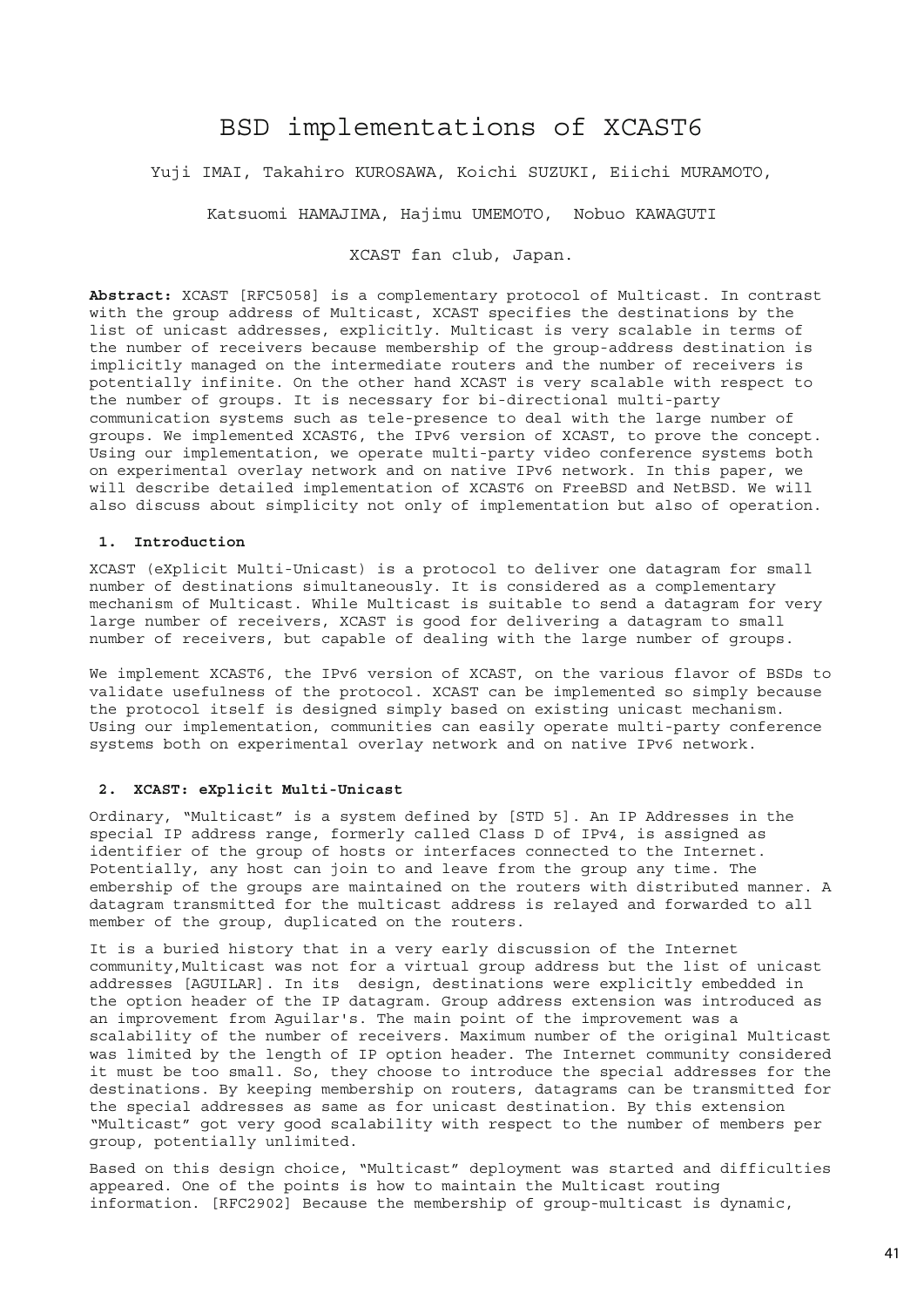routing information changes so frequently and looks difficult to be aggregated. Some insist it is impossible [SOLA]. Recently, it becomes consensus that scalability of group-multicast with respect to number of groups is not so good.

For some types of multi-party communication, the lack of the scalability of the number of groups is critical. Multi-party video conference is typical example. The participants, the source and the destinations of multicast", are sparsely distributed over the Internet. The system needs the Multicast routes as many as the participants. From the viewpoint of network operators, routers must maintain the multicast routes as many as the transmitters. It is easy and natural to consider the potential multicast transmitters are over hundred-millions, according to the number of users of instant messages or softphones like Skype. Today full routes of the unicast of the Internet exceed 250,000 and IAB considers it is facing serious scaling problems. [RFC4984] That means we need other mechanism than Multicast to realize this type of communication.

XCAST is a re-invention of primitive work of Aguilar's [RFC5058]. One of the improvements from Aguilar's is the way to store the list of destinations. For IPv4, they are encoded in the newer defined option header and for IPv6, the routing header. The number of destinations is up to 124 for IPv6 version. For typical usage of human multi-party communication, this limit would not be problem because it would be difficult for people to make conversation with more than 100 people simultaneously.

As XCAST datagram has an explicit list of unicast addresses, routers can duplicate and forward them using existing unicast routing information without any other like those of Multicast.

One big problem to deploy XCAST in the existing Internet is how to make XCAST datagram pass over the non-XCAST routers. For this purpose, XCAST6 prepares the mechanism called semi-permeable tunnel. The raw XCAST6 datagram starts with IPv6 header with special destination address ALL\_XCAST NODE, the group-multicast address specially assigned. It indicates that the datagram is XCAST6 one and a list of destinations is following in the routing header. The semi-permeable tunnel is encapsulation trick like IP over IP. A semi-permeable XCAST datagram is covered with an additional IPv6 header and a hop-by-hop options header. In the outer IPv6 header, a temporal address is embedded in the destination field that is one of the list of XCAST destinations the datagram has not been reached yet. The hop-by-hop options header marks the need for XCAST routing process. With this preamble headers, a semi-permeable datagram looks like an ordinal IPv6 datagram with a unicast destination. So, XCAST6 datagram can travel through the IPv6 network even that include non-XCAST6 routers. Only when the datagram passes on the XCAST6 routers, it detects the hop-by-hop options header, then checks the list of destinations in the routing header and duplicates the datagram if needed.

## **3. Implementation**

We implemented XCAST6 on NetBSD and FreeBSD kernels. The set of codes consists of the following components:

- $\bullet$  interface for user processes
- $\bullet$  routing header processing
- $\bullet$  the xcst network interface

When a user process issues an XCAST6 packet with the sendmsg(2) system call, the kernel needs to handle the request and send it to the network by processing the XCAST6 routing header. The packet is forwarded by routers and then reaches a node with XCAST6 support. The node should parse the packet, process the routing header, and forward it to the destinations listed in the routing header. If the list of the destinations contains the address of the node, the packet should be passed to the upper layer (UDP or ICMPv6).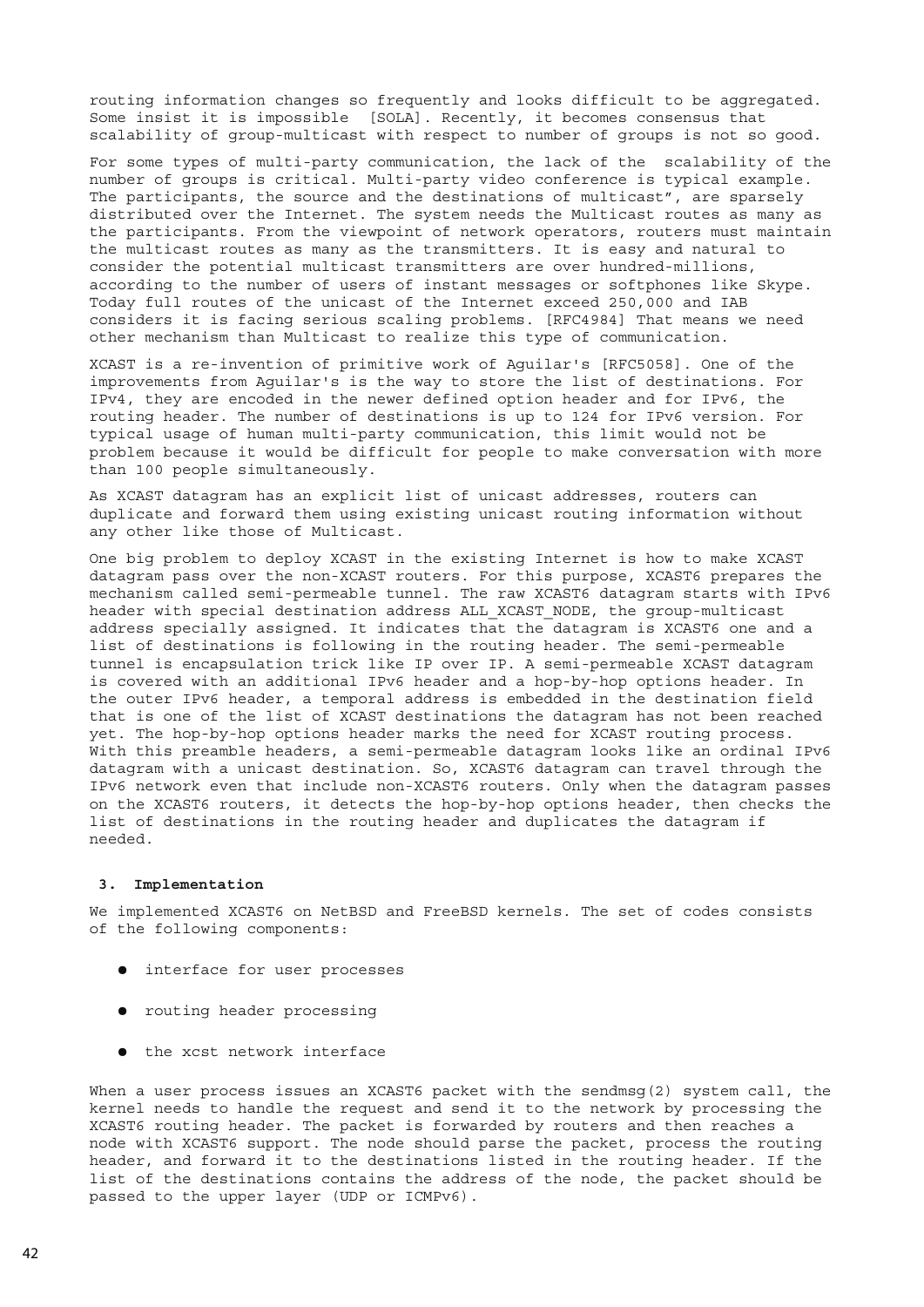The XCAST6 packets are usually sent in the semi-permeable tunneling format. When the kernel sends them to the network, it should encapsulate them. Also, it should be ready to receive the encapsulated packets. The xcst network interface is used for handling encapsulation.

The following sections describe how those components act on processing XCAST6 packets.

#### *3.1. Interface for user processes*

User processes can send XCAST6 packets by sendmsg(2). With sendmsg(2), IPv6 extension headers are added to the packets using the msg\_control field of the msghdr structure as described in [RFC3542]. On sending XCAST6 packets, ALL XCAST6 NODES is specified as the destination address in msq name (regardless of whether semi-permeable tunneling is required or not) and the XCAST6 routing header in msg control. Here we implemented codes so that the routing header is not rejected as unknown but is stored and associated with the message for later processing; we don't process the routing header itself here but simply pass it to the packet output routine.

On receiving side, user processes can receive XCAST6 packets just the same way as unicast packets. There is no need to change receiver code of socket interface. Also, we don't need to change code for joining/leaving multicast groups since XCAST6 doesn't require keeping track of joining/leaving unlike group multicast or source specific multicast.

## *3.2. Sender side*

The ip6 output() function builds IPv6 packets and outputs them to network interfaces. The XCAST6 routing header associated with the message is also placed in the packet by the function, but is not processed yet.

At the end of ip6\_output(), the function outputs the packet to the link layer according to the routing table. By routing packets destined for ALL XCAST6 NODES to the xcst network interface, we can pick up them there with keeping changes to the ip6 output() function as few as possible.

The output function of the xcst interface checks whether the packet has a XCAST6 routing header or not. Packets with XCAST6 routing headers are passed to the routine of XCAST6 routing header processing. Packets that don't have XCAST6 routing headers are dropped.

### *3.3. Routing header processing*

The XCAST6 routing header contains a destination address list and a bitmap. The bit in the bitmap indicates whether the packet should be delivered to the corresponding address or not. The address can be classified from the viewpoint of reachability as follows:

- $\bullet$  unreachable
- $\bullet$  assigned to the local node
- $\bullet$  directly reachable from the local node (ex. on the same link)
- $\bullet$  reachable via routers

As for addresses reachable via routers, there may be addresses that next hop routers are the same. We should group addresses by the next hop and send a packet for each group in order to minimize the number of copies of the packet in the network. For this reason we need to look up the routing table first for all the addresses that the packet needs to be sent. Once the grouping of the addresses is done, the packet can be sent for each next hop, normally encapsulated in the semi-permeable tunneling format. Addresses directly reachable from the local node are handled as no other addresses shares the same next hop. If the address list in the routing header contains the address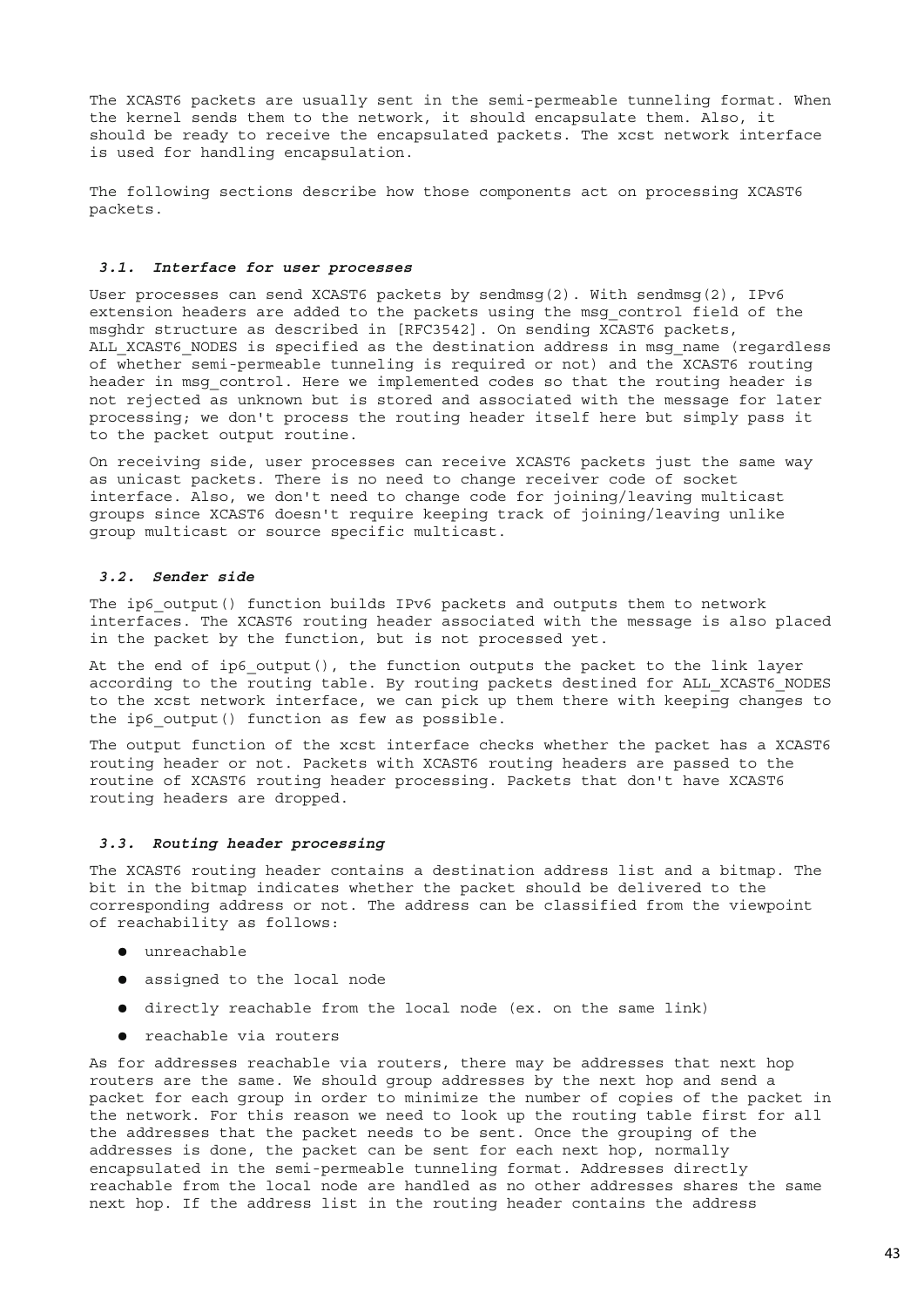assigned to the local node, the local node is also expected to receive the packet. Such a packet is passed to the upper protocol layer (UDP or ICMPv6) in addition to being forwarded to next hops.

## *3.4. Forwarding XCAST6 packets*

The node that supports XCAST6 should forward the incoming XCAST6 packets sent by other nodes in addition to sending packets requested by user processes. This section describes how incoming XCAST6 packets are processed.

The XCAST6 packets are usually encapsulated in the semi-permeable tunneling format. Packets without encapsulation can easily be detected as the XCAST6 packets because the destination addresses are ALL XCAST6 NODES. The destination address of encapsulated packets may not be the local node address, but the hopby-hop options header in the packet indicates that each router on the path should inspect the header deeper. We needed to add the code to process hop-byhop options header with the type of XCAST6 and to pass the packet to the extension headers routines.

Also, packets with encapsulation need to be decapsulated. We implemented the decapsulation in the xcst interface by using encap\_\* functions provided by netinet/ip encap.c just like gif(4) or gre(4).

The extension headers of the incoming XCAST6 packets are then processed as normal IPv6 packets. We added the codes where the routing header is handled in order to pass the packet to the routine of XCAST6 routing header processing. The same routine that is described on sending the packets is also used here.

## *3.5. The xcst network interface*

The xcst network interface is a pseudo device that is introduced for picking up XCAST6 packets. As described above, packets that are going to be sent by the local node are picked up at the output routine of the xcst interface with keeping changes to the ip6\_output() function as few as possible. Also, the encapsulated packets is picked up by the xcst interface and then decapsulated. The xcst interface contributes for localizing the changes to the existing IPv6 implementation and simplify the XCAST6 implementation.

## *3.6. ICMPv6 support*

It became apparent that diagnostic packets were necessary during the deployment of XCAST6. The path of an XCAST6 packet between a sender and one of receivers is usually not the same as the path of a unicast packet between the sender and the receiver. On IPv6 unicasts, the sender can check reachability to the receiver by the ICMPv6 Echo Request message. On XCAST6, the ICMPv6 Echo Request message is unusable since the destination address field in IPv6 header is a multicast address.

In order to check the reachability from the sender to one of the receivers, we experimentally introduced a sub-option in Hop-by-hop options header. The suboption specifies which destination should respond with the ICMPv6 Echo Reply message. We have slightly modified the receiver routine of ICMPv6 to implement this functionality. The "ping6x" userland program has also been implemented.

## **4. Related work**

In this section, we describe the related implementations on XCAST6 and the operational activities called "X6bone".

### *4.1. Group management*

The group management for XCAST6 is completely separated from the function of forwarding or routing. That enables application developers to utilize their own application-specific group management functions free from group as well as group multicast address schemes, There are several implementations that help XCAST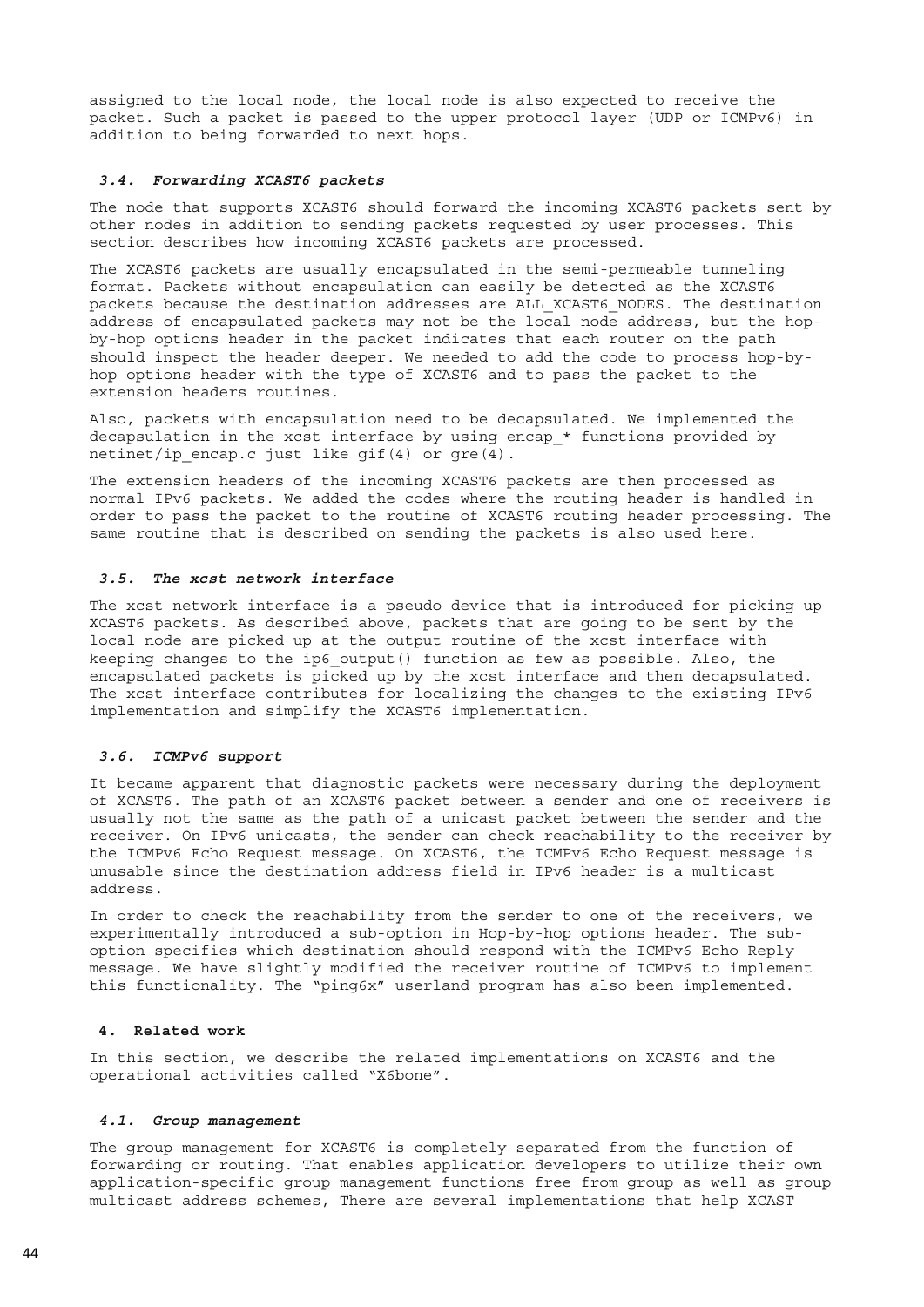application developers to make the group formation and management.

## **4.1.1. Xcgroup**

The application of XCAST6 requires the list of destinations. We created a CGI script for httpd and a client program called "xcgroup". The application user invoke "xcgroupsrv" with a URL of CGI for managing the information of group name and its membership (i.e., participating nodes). Client "xcgroup" periodically sends a query to the "xcgroupsrv" CGI script by http and the CGI script acquires the IPv6 source address of the http query and records it in a list. Then it retrieves all the IPv6 source addresses recorded in the list and provides the client program that information. As a result, consistent membership information among the participants can be provided. Xcgroup announces the list of acquired unicast addresses for Mbone tools via mbus [RFC3259] so that XCAST applications on the same host can share the address list.

## **4.1.2. Group Management using SIP**

The method how to arrange the multiple IP address for XCAST session had been discussed in [SIPSDP]. It proposed the method to exchange IP addresses and port numbers between participants using SIP and the method to carry multiple port numbers in XCAST header.

## *4.2. Testbed and deployment activities*

To prove the concept of XCAST, WIDE XCAST WG started operating the testbed called X6Bone.It consists of a virtual overlay IPv6 network over IPv4 network by tunnels connecting many SOHO routers to a HUB XCAST router via ADSL and FTTH. The NAT traversal tunnel is made by the implementation of DTCP: Dynamic Tunneling Configuration Protocol[DTCP] and L2TP[L2TP] which invoke DHCPv6 PD over PPP over L2TP over UDP over IPv4. The XCAST6 datagrams traveling on the X6Bone could be branched at the HUB routers, thus eliminating the problem of inefficient daisy-chained connections by semi-permeable tunnel trick.

## **4.2.1. XCAST6 enabled VIC and RAT**

Well-known Mbone tools VIC and RAT have been modified and integrated with XCAST6. On the sender side, original VIC and RAT bind the transmission socket to the multicast group address. We modified the procedures to call library function, XCASTAddMember() to append unicast addresses of the participated node that is provided by group management mechanism. On the receiver side, no modification is necessary since the payload of an XCAST6 datagram can be acquired by calling ordinary recv() function. The total amount of additional code is less than 200 lines for vic and 150 lines for RAT.

We have utilized the modified VIC and RAT on the X6bone. Next section explains the deployment activities with them.

### **4.2.2. Deployment activities**

We envision that typical target usage of XCAST as casual conversations to exchange emotional atmosphere among private community like families and friends. Based on this assumption, we made various trials on the X6bone including the open source developer BoFs, the wedding ceremony, conversations with person in transportation, moving bicycle[ROMAIN] and boarding on the airplane flying over north pole. By January of 2008, the number of groups joining the meeting has increased to 10 organizations including BSD User groups in Asia and France.

In order to make these kind of conversation easily and fruitful, many related tools were developed utilizing \*BSD variants as follows.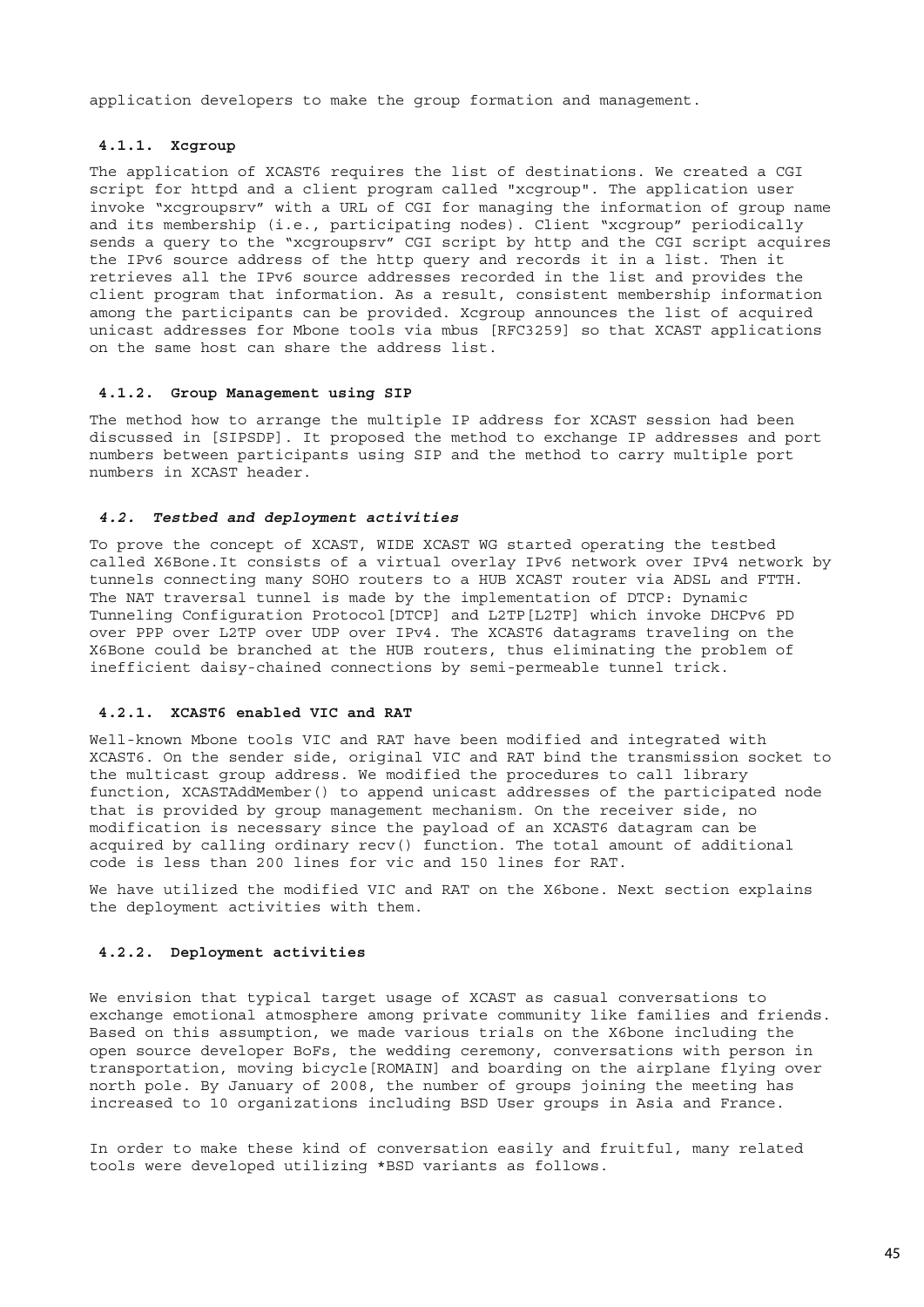- $\bullet$  Fukidashi-kun: Tools to display words on his/her VIC screen just like mumbling by Yasushi Oshima of Nagoya BSD user club.
- $\bullet$  The device driver modifications of Web cam for FreeBSD/NetBSD by Takafumi Mizuno of Nagoya BSD user club.
- $\bullet$  Instant XCAST6 CD: Bootable \*BSD environments with XCAST6 packages. "Ebifurya" based on NetBSD. "FreeSBIE" based were contributed by Daichi Goto.



**Figure 1: example screen shot of XCAST meeting on X6Bone in Japan.**

## **5. Conclusion**

We implemented XCAST6 protocol onto FreeBSD and NetBSD. In order to realize XCAST logic, we utilize existing unicast basis \*BSD intrinsically equipped. As a transmission node, XCAST packet is just formulated and triggered to send out in the way of extended socket API, [RFC3542]. Kernel determines directions of the datagram to be forwarded looking up the next hop information of unicast routing basis and branches if needed. Tunneling pseudo device helps the datagram passing over the non-XCAST networks.

To deploy the XCAST6 network, we can use many tools to establish IPv6 connectivity without any modification. We operate X6Bone, the experimental XCAST6 network, using l2tp, dtcp, PPPoE and Ethernet emulation of Packetix. We can use such tools if they exchange ordinal IPv6 unicast datagrams.

Style of the interface for application keep similar with one of group multicast so that MBone tools can be easily modified to handle XCAST6.

We made the extended version of unicast reachability diagnosis tools such as ping6, traceroute6 with small modification with ICMP6 functions. Using these tools, it become very easy to check XCAST6 reachability compared with the group multicast specifics like mtrace.

With our X6Bone experience, we discussed with IETF community and convinced them